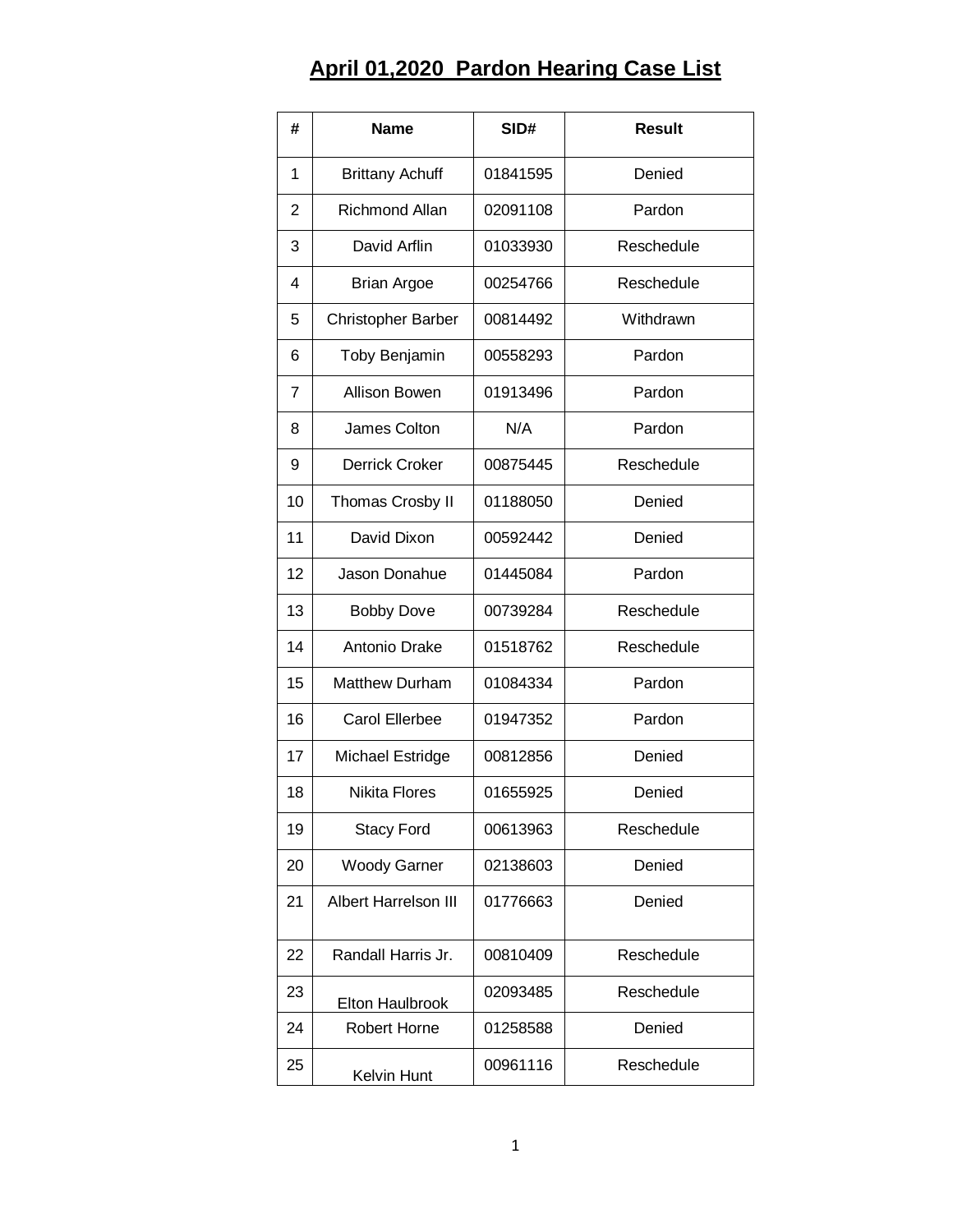## **April 01,2020 Pardon Hearing Case List**

| 26 | David Jones             | 01334572 | Denied     |
|----|-------------------------|----------|------------|
| 27 | Minnie Kilgore          | 00509350 | Denied     |
| 28 | Aaron Kimball           | 01190276 | Pardon     |
| 29 | <b>Richard Knox</b>     | 01056586 | Denied     |
| 30 | Johnny Kosmos           | 00992662 | Denied     |
| 31 | Jonathan LeBleu         | 00893658 | Denied     |
| 32 | Dennis Lundy            | 01931947 | Denied     |
| 33 | Sarah Lundy             | 01931945 | Denied     |
| 34 | Aubrey Lynn             | 00794537 | Pardon     |
| 35 | <b>Quinton Marshall</b> | 01530539 | Denied     |
| 36 | <b>Spencer Martin</b>   | 01309954 | Denied     |
| 37 | <b>Mark Mayers</b>      | 00425317 | Reschedule |
| 38 | Sylvia Mayers           | 00354024 | Reschedule |
| 39 | Yancy McCorkle          | 00246973 | Pardon     |
| 40 | Marcus McPherson        | 01878689 | Denied     |
| 41 | Victor Missouri         | 00594216 | Denied     |
| 42 | <b>Harrison Mixson</b>  | 00190877 | Denied     |
| 43 | Larry Mosley            | 01440895 | Denied     |
| 44 | Pablo Orozco            | 01508765 | Pardon     |
| 45 | Anthony Pender          | 00299689 | Pardon     |
| 46 | <b>James Pitts</b>      | 00427432 | Pardon     |
| 47 | Jeannie Robinson        | 01839895 | Pardon     |
| 48 | <b>Titus Rumph</b>      | 00724435 | Pardon     |
| 49 | Joseph Shaw II          | 01200930 | Denied     |
| 50 | <b>Audrey Shaw</b>      | 01238384 | Pardon     |
| 51 | Ryan Spencer            | 01663142 | Pardon     |
| 52 | <b>Francis Stalvey</b>  | 00537990 | Reschedule |